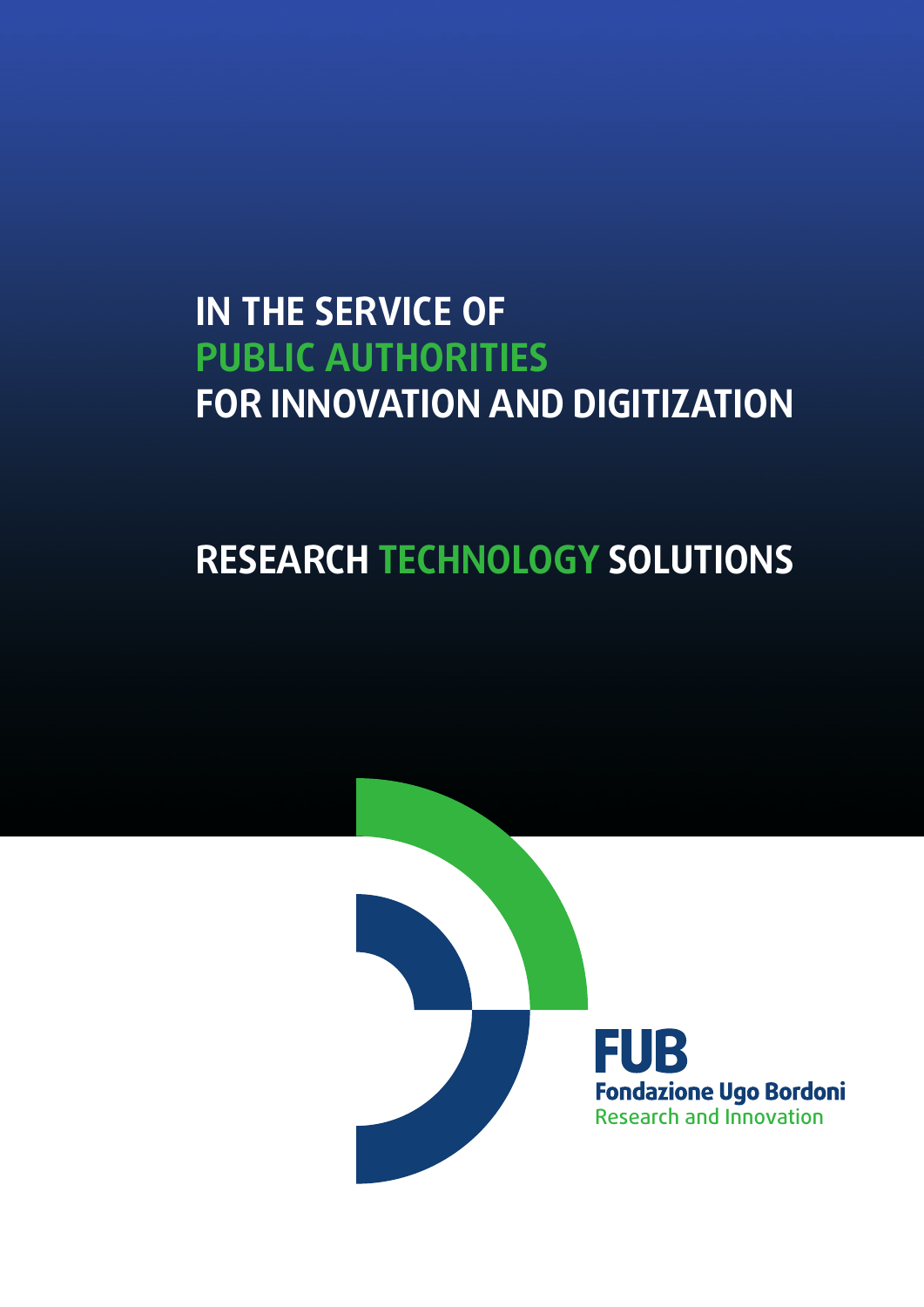## **Fondazione Ugo Bordoni**

Fondazione Ugo Bordoni is a higher education and research institution, under the supervision of the Ministry of Economic Development, as defined by Law 3/2003.

Established in 1952 within the Ministry of Posts and Telecommunications, Fondazione Bordoni has a long-standing tradition of research and applications in telecommunications sector. Through fruitful exchange between basic and applied research FUB has been able to police technological landscape developments well in advance, combining studies in the field of ICT with the design and implementation of innovative services for government bodies, and with the identification of countrywide system policies in the field.

The Law 69/2009 guarantees its impartiality as trusted third party, and recognises its scientific autonomy, thus eligible to consulting and support of Government bodies and Independent Authorities, to elaborate and to propose development strategies for communications sector. **In house company of**

# **Mission**

FUB produces innovative projects to the interest of the Government, of Government Bodies, of scientific community, and of citizens.

In particular, Fondazione Bordoni pursues the following objectives:

- Promote technological innovation for the development and modernisation of the Country;
- Transfer know-how for the digitisation of public administrations
- Supply scientific and technical support to institutions and enterprises;
- Cultivate innovation research at an international level;
- Foresee scenarios and supply tools for the protection of citizenship;
- Serve as a reference point to administrations, academia and industry.

# **Government Authorities**

The 2019 Statute establishes the "Government Authorities Committee", which guarantees to all Government Bodies taking part in it to exercise similar control over the FUB pursuant to Art. 5 of d.lgs. 50/2016, thus allowing procurement to FUB through in-house providing.

As in house company bridging across all Public and Government Bodies, Fondazione Bordoni represents a unique situation in italian ICT landscape.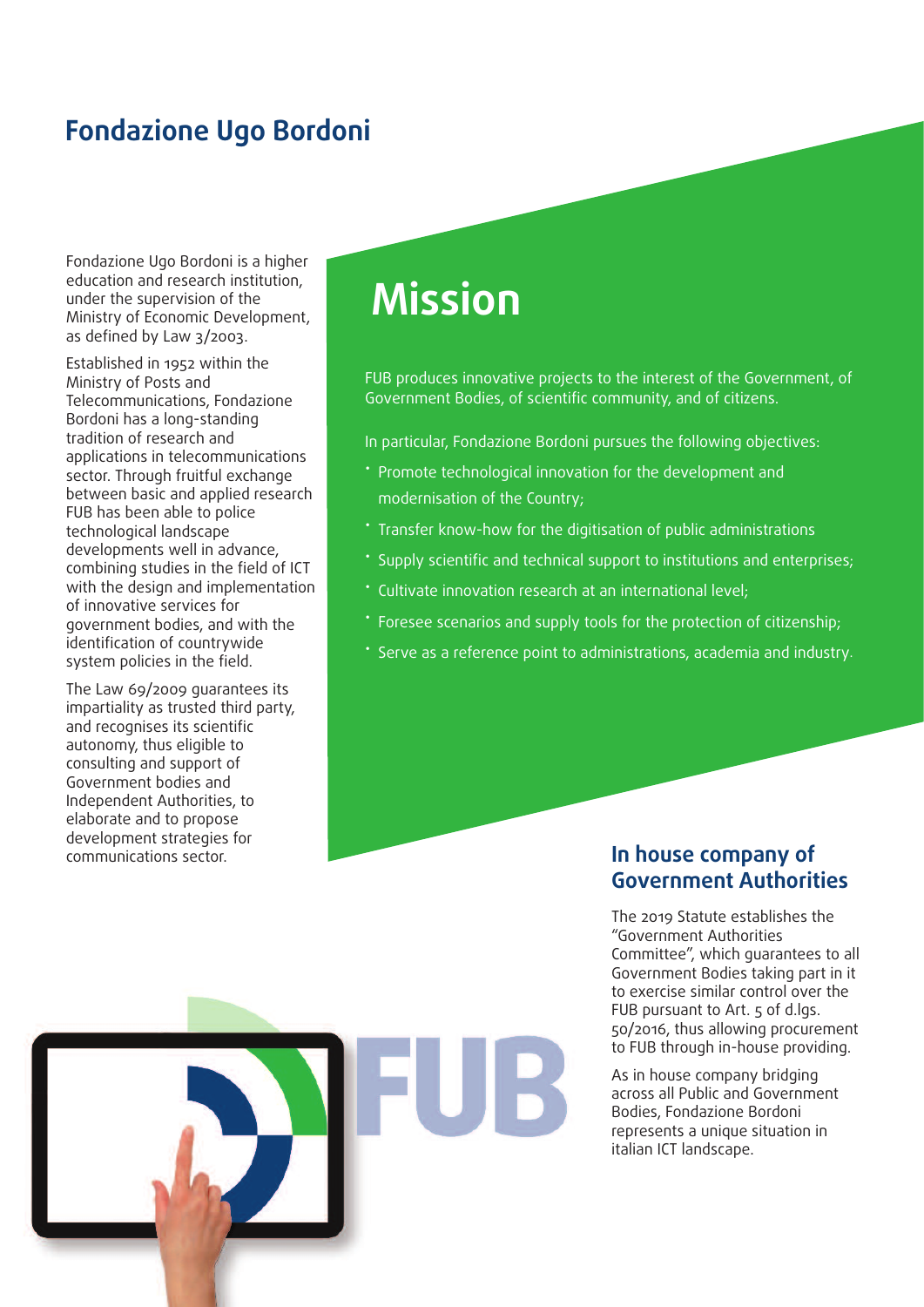## **Governance**

FUB has a public governance - Members of the Board are appointed: by the Prime Minister's Office (Chairman); by the Ministry of Economic Development; and on indication of AGCOM.

To better pursue its mission, a new organisation has been defined in 2018, with an along redefinition of internal processes.

The new organisation is characterised with a first level management made of four Directions cooperating to meet strategic objectives.

#### GOVERNMENT AUTHORITIES COMMITTEE

TO BE APPOINTED

#### **BOARD**

PRESIDENT

ANTONIO SASSANO

MEMBERS

LOREDANA FICARELLI GIORGIO VENTRE

#### BOARD OF AUDITORS

PRESIDENT MASSIMILIANO GHIZZI

AUDITORS

LUIGI LA ROSA MAURO CERIANI

#### SCIENTIFIC COMMITTEE

PRESIDENT

MAURIZIO DÈCINA PROFESSORE EMERITO POLITECNICO DI MILANO

#### MEMBERS

FRANCESCO CARDARELLI STUDIO LATTANZI CARDARELLI AVVOCATI

GIOVANNA DE MINICO DIPARTIMENTO DIRITTO COSTITUZIONALE UNIVERSITÀ DEGLI STUDI DI NAPOLI FEDERICO II

TOMMASO DI NOIA DIPARTIMENTO DI INGEGNERIA ELETTRICA E DELL'INFORMAZIONE POLITECNICO DI BARI

MICHELE POLO DIPARTIMENTO DI ECONOMIA UNIVERSITÀ BOCCONI

VITTORIO TRECORDI DEI - DIPARTIMENTO ELETTRONICA E INFORMAZIONE POLITECNICO DI MILANO

VALERIO ZINGARELLI PRESIDENT TELECOMMUNICATIONS STUDIES AND CONSULTING ADVISOR SINDACO DI VENEZIA PER LE SMART CITIES

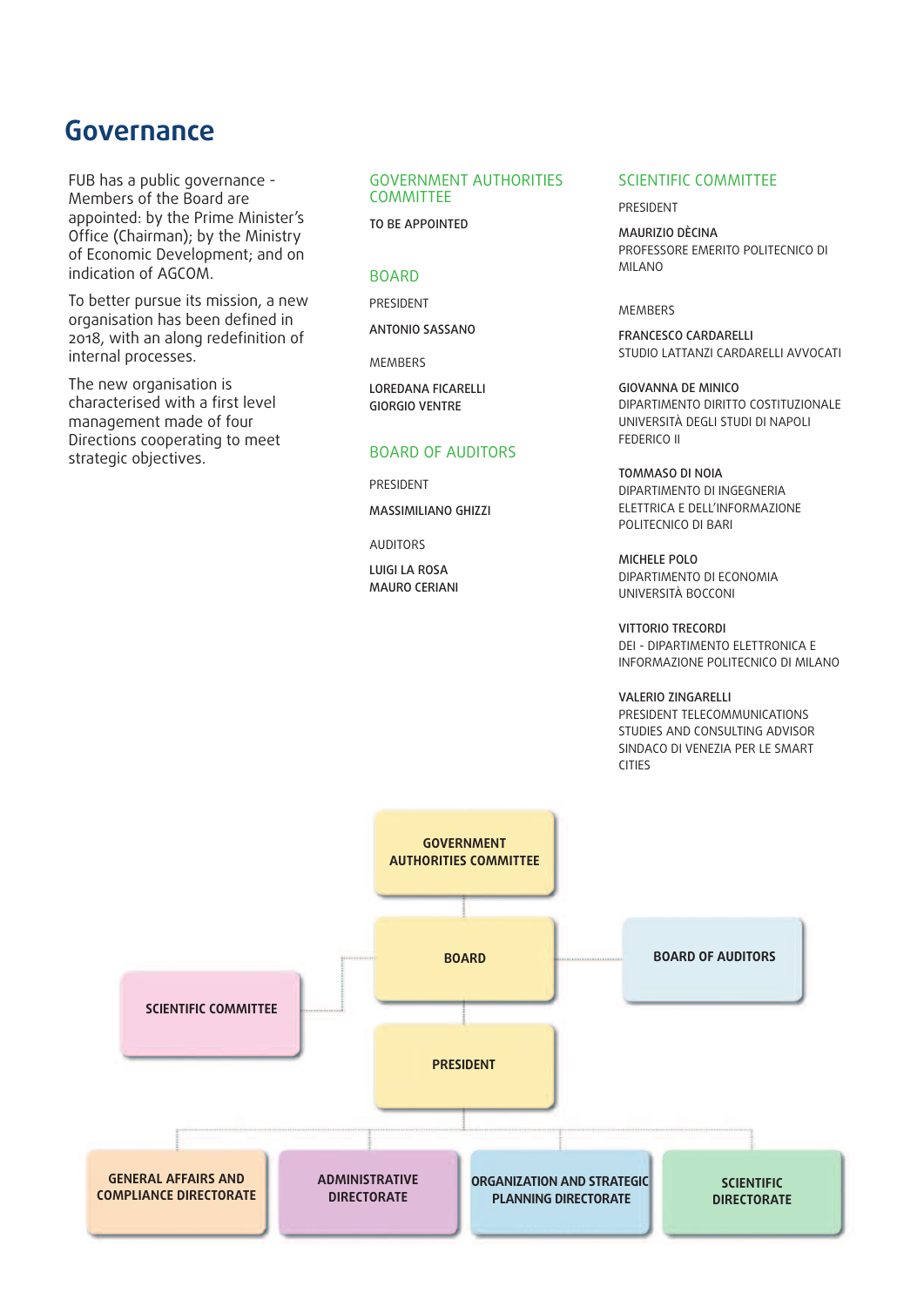# **SKILLS**

The almost 140 employed of Fondazione Bordoni are engaged in project activities in 5 competence areas:

### Data Analysis

Information retrieval, data mining, big data, Artificial Intelligence, Scenario and economic analyses.

## Cyber Security

Information and network security, blockchain, security evaluation and certification.

## **Networks**

Design, implementation and management of fixed networks, 5G, Smart Grid, Smart Road.

### Digital Services

Process analysis, conception and implementation of digital services.

## Spectrum

Radio spectrum planning, optimisation and management, radiofrequency networks, including broadcast.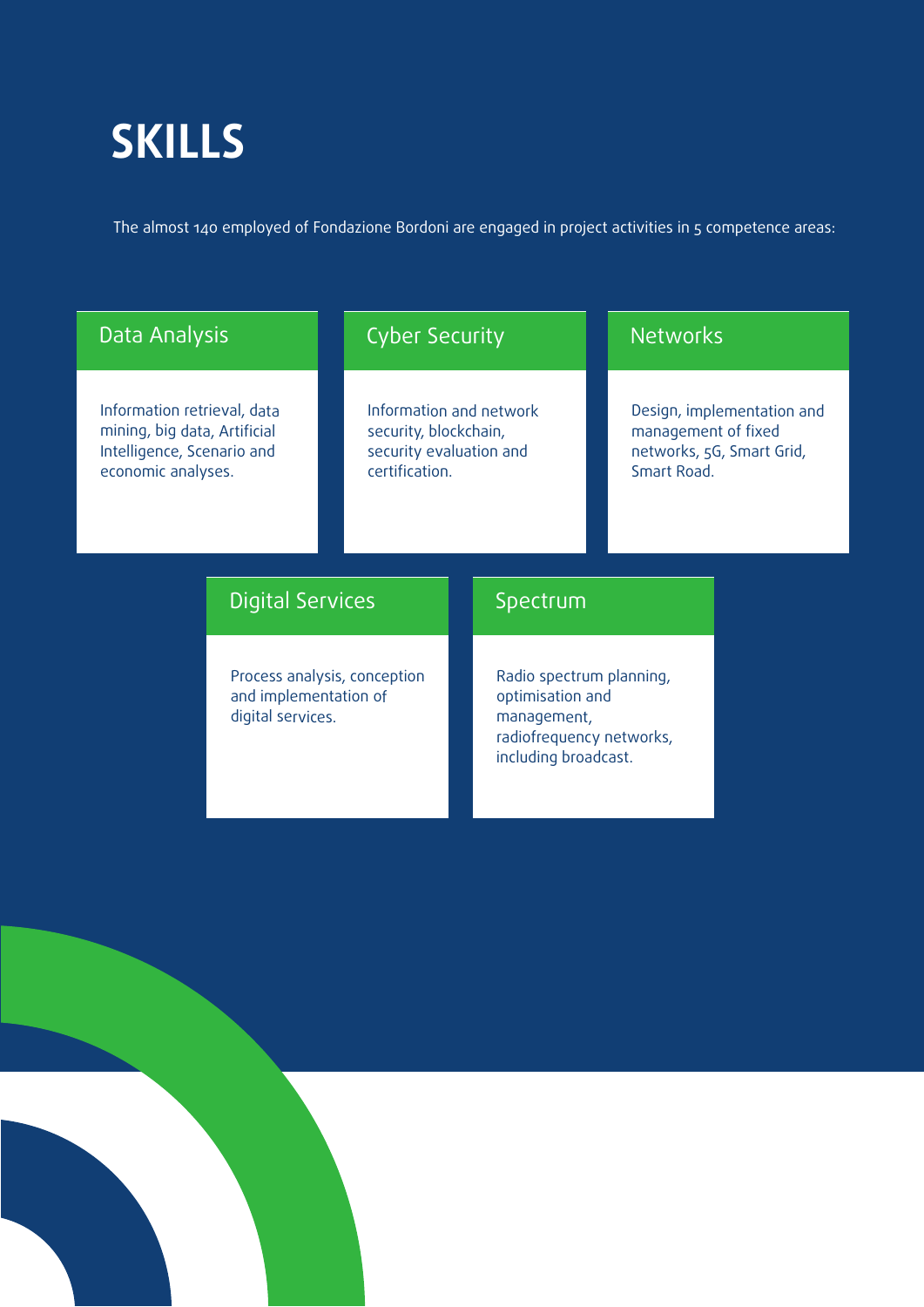

Technologies such as 5G, blockchain and Artificial Intelligence (AI) are leading innovation in the ICTs, beginning to produce effects in all economic sectors, as well as in citizens' everyday life.

In the near future the combination of these technologies will boost a revolution, taking us further towards the next "quantum leap" in ICTs.

This may happen as a consequence of the intersection of phenomena and conditions already foreseeable in the actual global ICT scenario, such as:

- Explosion of 5G connectivity and of the Internet of Things;
- Permanent success of Artificial Intelligence;
- Minute diffusion of Blockchain technologies to support digital services.

In this way entire productive subsystems will be completely reconfigured, both regarding business models ass well as activity perimeter.

> **TECHNOLOGICAL INNOVATION FOR DEVELOPMENT AND MODERNIZATION OF THE COUNTRY**